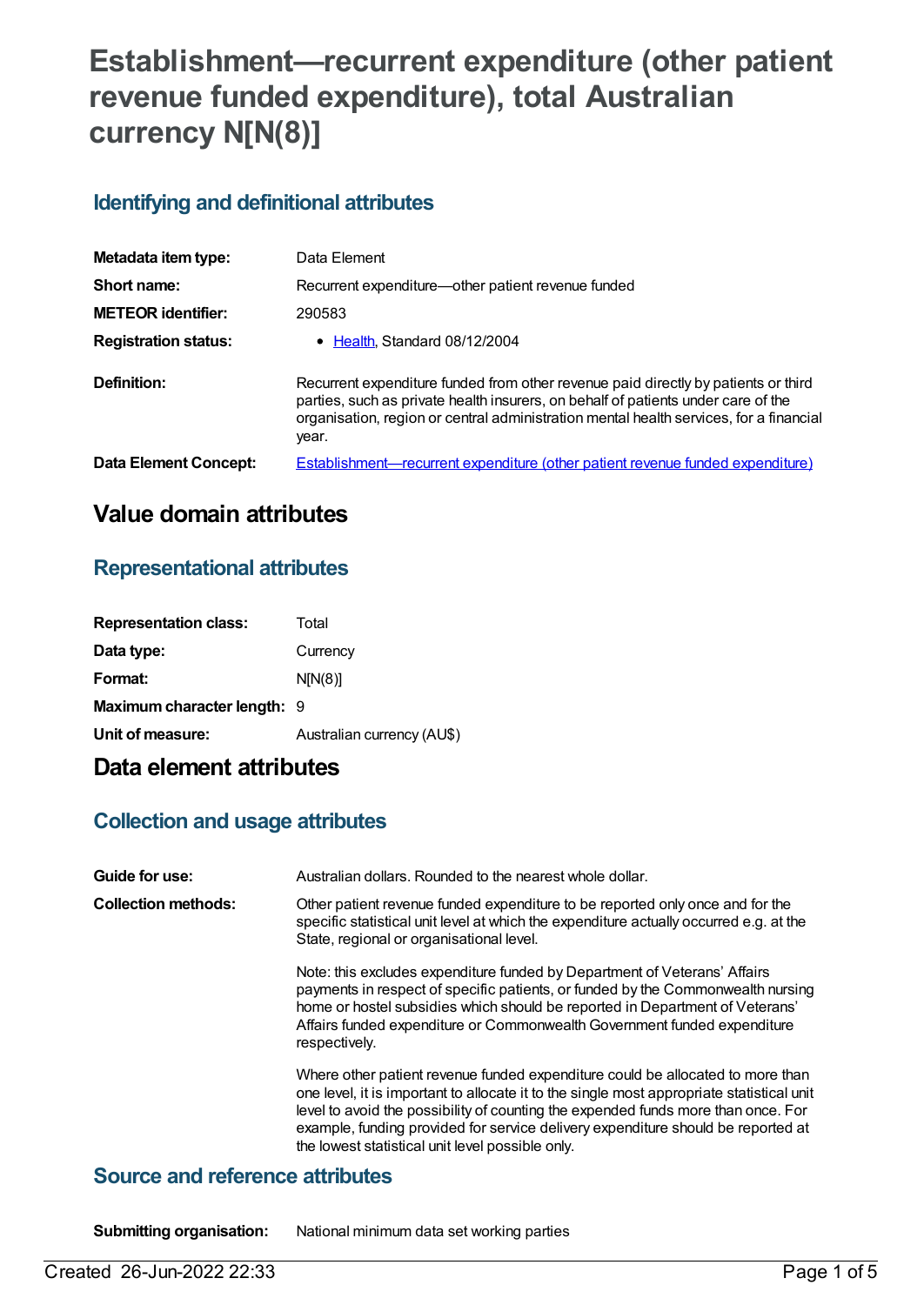# **Relational attributes**

| <b>Related metadata</b><br>references:                      | Is used in the formation of Establishment—recurrent expenditure (financial year).<br>total Australian currency N[N(8)]<br>• Health, Standard 08/12/2004                                                                                               |
|-------------------------------------------------------------|-------------------------------------------------------------------------------------------------------------------------------------------------------------------------------------------------------------------------------------------------------|
|                                                             | See also <b>Establishment-recurrent expenditure (other revenue funded</b><br>expenditure), total Australian currency N[N(8)]                                                                                                                          |
|                                                             | • ACT Health (retired), Candidate 17/08/2018<br>• Health, Standard 08/12/2004                                                                                                                                                                         |
| <b>Implementation in Data Set</b><br><b>Specifications:</b> | Mental health establishments NMDS 2005-06Health, Superseded 07/12/2005                                                                                                                                                                                |
|                                                             | Implementation start date: 01/07/2005                                                                                                                                                                                                                 |
|                                                             | <b>DSS</b> specific information:                                                                                                                                                                                                                      |
|                                                             | Obligation condition: reporting of this data element is optional for non-government<br>residential mental health services and specialised mental health services<br>provided by private hospitals that receive state or territory government funding. |
|                                                             | Mental health establishments NMDS 2005-06Health, Superseded 21/03/2006                                                                                                                                                                                |
|                                                             | Implementation start date: 01/07/2005                                                                                                                                                                                                                 |
|                                                             | Implementation end date: 30/06/2006                                                                                                                                                                                                                   |
|                                                             | <b>DSS</b> specific information:                                                                                                                                                                                                                      |
|                                                             | Obligation condition: reporting of this data element is optional for non-government<br>residential mental health services and specialised mental health services<br>provided by private hospitals that receive state or territory government funding. |
|                                                             | Mental health establishments NMDS 2006-07 Health, Superseded 23/10/2006                                                                                                                                                                               |
|                                                             | Implementation start date: 01/07/2006                                                                                                                                                                                                                 |
|                                                             | Implementation end date: 30/06/2007                                                                                                                                                                                                                   |
|                                                             | <b>DSS</b> specific information:                                                                                                                                                                                                                      |
|                                                             | Obligation condition: reporting of this data element is optional for non-government<br>residential mental health services and specialised mental health services<br>provided by private hospitals that receive state or territory government funding. |
|                                                             | Mental health establishments NMDS 2007-08Health, Superseded 05/02/2008                                                                                                                                                                                |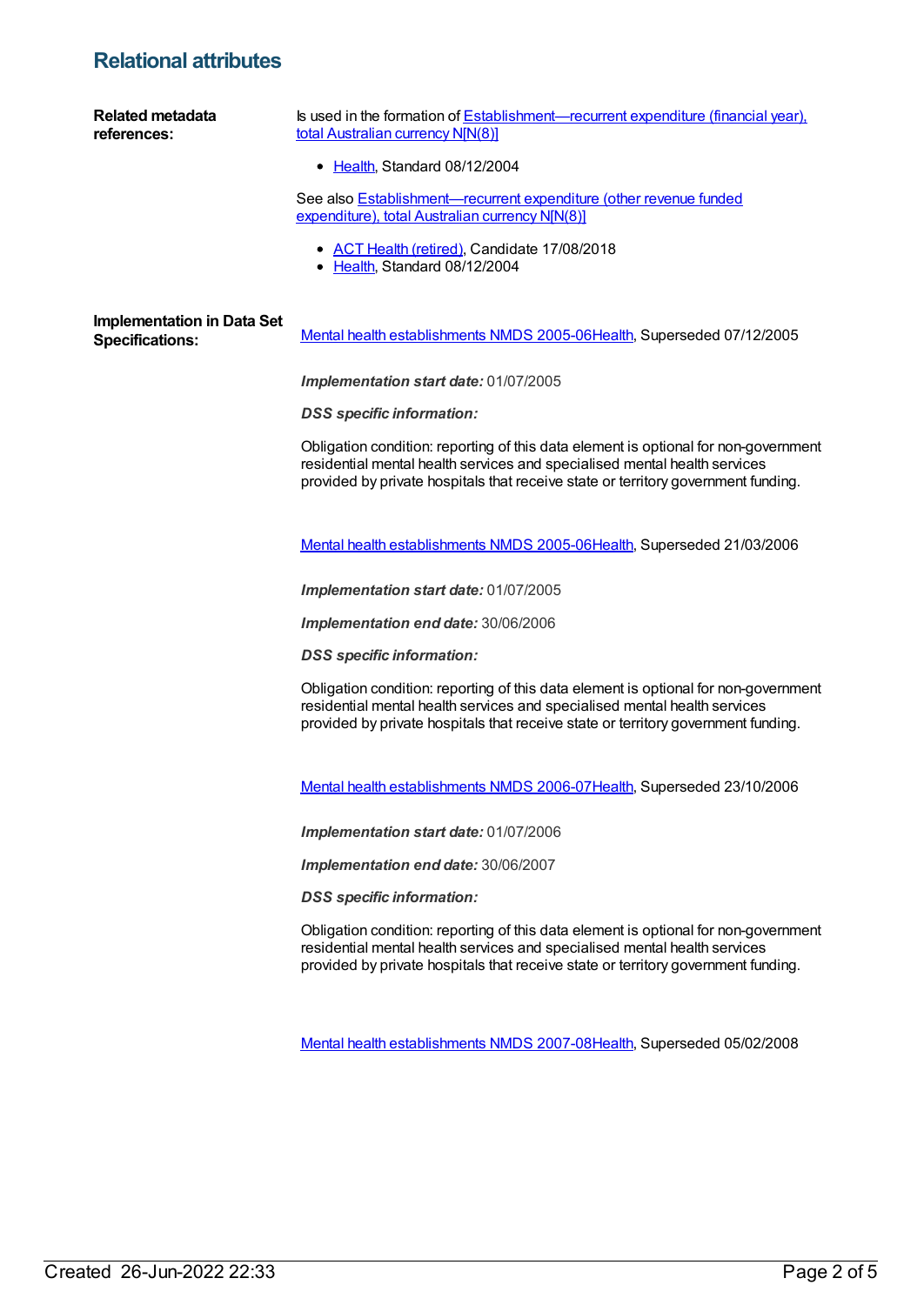#### *Implementation start date:* 01/07/2007

*Implementation end date:* 30/06/2008

*DSS specific information:*

Obligation condition: reporting of this data element is optional for non-government residential mental health services and specialised mental health services provided by private hospitals that receive state or territory government funding.

Mental health [establishments](https://meteor.aihw.gov.au/content/362299) NMDS 2008-09[Health](https://meteor.aihw.gov.au/RegistrationAuthority/12), Superseded 03/12/2008

*Implementation start date:* 01/07/2008

*Implementation end date:* 30/06/2009

*DSS specific information:*

Obligation condition: reporting of this data element is optional for non-government residential mental health services and specialised mental health services provided by private hospitals that receive state or territory government funding.

Mental health [establishments](https://meteor.aihw.gov.au/content/374981) NMDS 2009-10[Health](https://meteor.aihw.gov.au/RegistrationAuthority/12), Superseded 02/12/2009

*Implementation start date:* 01/07/2009

*Implementation end date:* 30/06/2010

*DSS specific information:*

Obligation condition: reporting of this data element is optional for non-government residential mental health services and specialised mental health services provided by private hospitals that receive state or territory government funding.

Mental health [establishments](https://meteor.aihw.gov.au/content/378611) NMDS 2010-11[Health](https://meteor.aihw.gov.au/RegistrationAuthority/12), Superseded 01/12/2010

*Implementation start date:* 01/07/2010

*Implementation end date:* 30/06/2011

Mental health [establishments](https://meteor.aihw.gov.au/content/424725) NMDS 2011-12[Health](https://meteor.aihw.gov.au/RegistrationAuthority/12), Superseded 07/12/2011

*Implementation start date:* 01/07/2011

*Implementation end date:* 30/06/2012

Mental health [establishments](https://meteor.aihw.gov.au/content/468195) NMDS 2012-13[Health](https://meteor.aihw.gov.au/RegistrationAuthority/12), Superseded 07/02/2013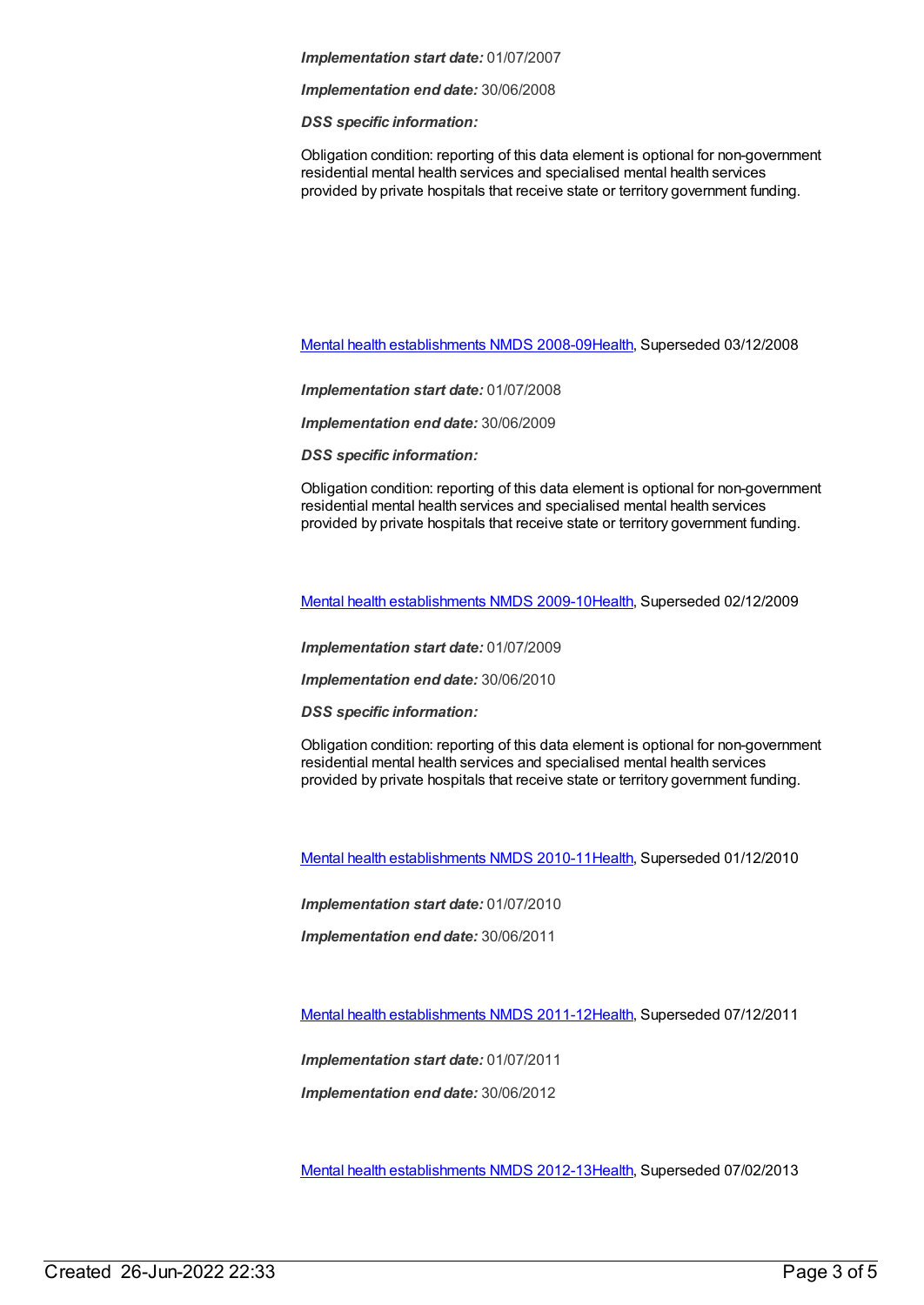*Implementation start date:* 01/07/2012 *Implementation end date:* 30/06/2013

Mental health [establishments](https://meteor.aihw.gov.au/content/493652) NMDS 2013-14[Health](https://meteor.aihw.gov.au/RegistrationAuthority/12), Superseded 07/03/2014

*Implementation start date:* 01/07/2013 *Implementation end date:* 30/06/2014

Mental health [establishments](https://meteor.aihw.gov.au/content/546889) NMDS 2014-15[Health](https://meteor.aihw.gov.au/RegistrationAuthority/12), Superseded 13/11/2014

*Implementation start date:* 01/07/2014 *Implementation end date:* 30/06/2015

Mental health [establishments](https://meteor.aihw.gov.au/content/565661) NMDS 2015-16[Health](https://meteor.aihw.gov.au/RegistrationAuthority/12), Superseded 04/09/2015

*Implementation start date:* 01/07/2015 *Implementation end date:* 30/06/2016

Mental health [establishments](https://meteor.aihw.gov.au/content/605829) NMDS 2016-17[Health](https://meteor.aihw.gov.au/RegistrationAuthority/12), Superseded 17/08/2017

*Implementation start date:* 01/07/2016 *Implementation end date:* 30/06/2017

Mental health [establishments](https://meteor.aihw.gov.au/content/645723) NMDS 2017–1[8Health](https://meteor.aihw.gov.au/RegistrationAuthority/12), Superseded 25/01/2018

*Implementation start date:* 01/07/2017 *Implementation end date:* 30/06/2018

Mental health [establishments](https://meteor.aihw.gov.au/content/677892) NMDS 2018–19ACT Health [\(retired\)](https://meteor.aihw.gov.au/RegistrationAuthority/9), Candidate 17/08/2018 [Health](https://meteor.aihw.gov.au/RegistrationAuthority/12), Superseded 12/12/2018

*Implementation start date:* 01/07/2018 *Implementation end date:* 30/06/2019

Mental health [establishments](https://meteor.aihw.gov.au/content/707557) NMDS 2019–2[0Health](https://meteor.aihw.gov.au/RegistrationAuthority/12), Superseded 16/01/2020